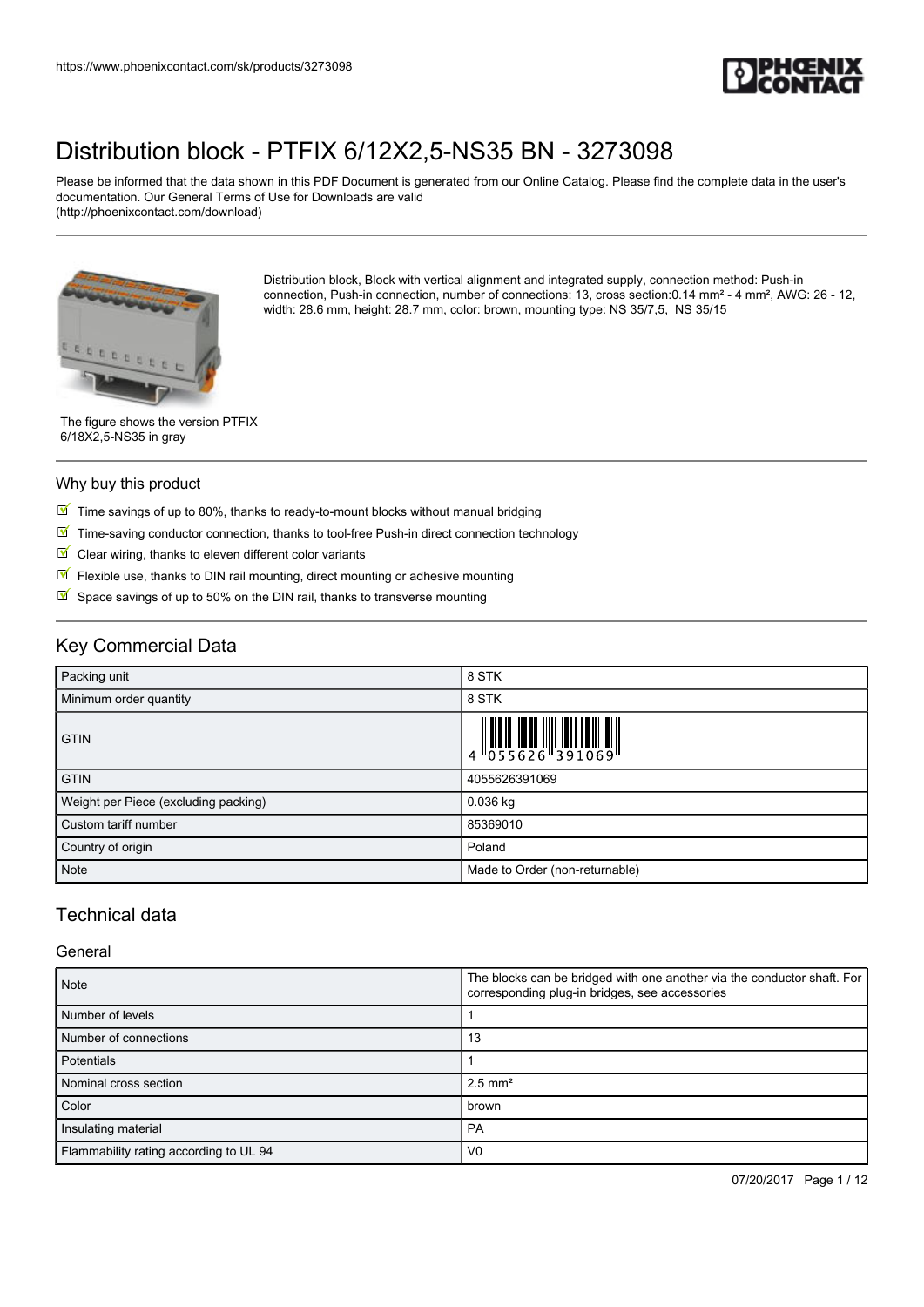

# Technical data

### General

| Rated surge voltage                             | 6 <sub>kV</sub>                                                                                          |  |
|-------------------------------------------------|----------------------------------------------------------------------------------------------------------|--|
| Degree of pollution                             | 3                                                                                                        |  |
| Overvoltage category                            | Ш                                                                                                        |  |
| Insulating material group                       |                                                                                                          |  |
| Maximum power dissipation for nominal condition | 1.31 W (the value is based on one connection block and is multiplied<br>according to the pin assignment) |  |
| Maximum load current                            | 24 A                                                                                                     |  |
| Nominal current $I_N$                           | 24 A                                                                                                     |  |
| Nominal voltage $U_N$                           | 500 V                                                                                                    |  |
| Maximum load current                            | 57 A (with 10 mm <sup>2</sup> conductor cross section)                                                   |  |
| Nominal current $I_N$                           | 41 A (with 6 mm <sup>2</sup> conductor cross section)                                                    |  |
| Nominal voltage $U_N$                           | 500 V                                                                                                    |  |
| Open side panel                                 | No                                                                                                       |  |

### Dimensions

| Width            | 28.6 mm |
|------------------|---------|
| Length           | 58.1 mm |
| Height           | 28.7 mm |
| Height NS 35/7,5 | 32.1 mm |
| Height NS 35/15  | 39.6 mm |

#### Connection data

| Connection method                                                          | Push-in connection    |
|----------------------------------------------------------------------------|-----------------------|
| Connection in acc. with standard                                           | IEC 60947-7-1         |
| Conductor cross section solid min.                                         | $0.14 \, \text{mm}^2$ |
| Conductor cross section solid max.                                         | $4 \text{ mm}^2$      |
| Conductor cross section AWG min.                                           | 26                    |
| Conductor cross section AWG max.                                           | 12                    |
| Conductor cross section flexible min.                                      | $0.14 \, \text{mm}^2$ |
| Conductor cross section flexible max.                                      | $2.5$ mm <sup>2</sup> |
| Min. AWG conductor cross section, flexible                                 | 26                    |
| Max. AWG conductor cross section, flexible                                 | 14                    |
| Conductor cross section flexible, with ferrule without plastic sleeve min. | $0.14 \text{ mm}^2$   |
| Conductor cross section flexible, with ferrule without plastic sleeve max. | $2.5$ mm <sup>2</sup> |
| Conductor cross section flexible, with ferrule with plastic sleeve min.    | $0.14 \text{ mm}^2$   |
| Conductor cross section flexible, with ferrule with plastic sleeve max.    | $2.5$ mm <sup>2</sup> |
| Stripping length                                                           | 8 mm  10 mm           |
| Internal cylindrical gage                                                  | A <sub>3</sub>        |
| Connection method                                                          | Push-in connection    |
| Connection in acc. with standard                                           | IEC 60947-7-1         |
| Conductor cross section solid min.                                         | $0.5$ mm <sup>2</sup> |
| Conductor cross section solid max.                                         | $10 \text{ mm}^2$     |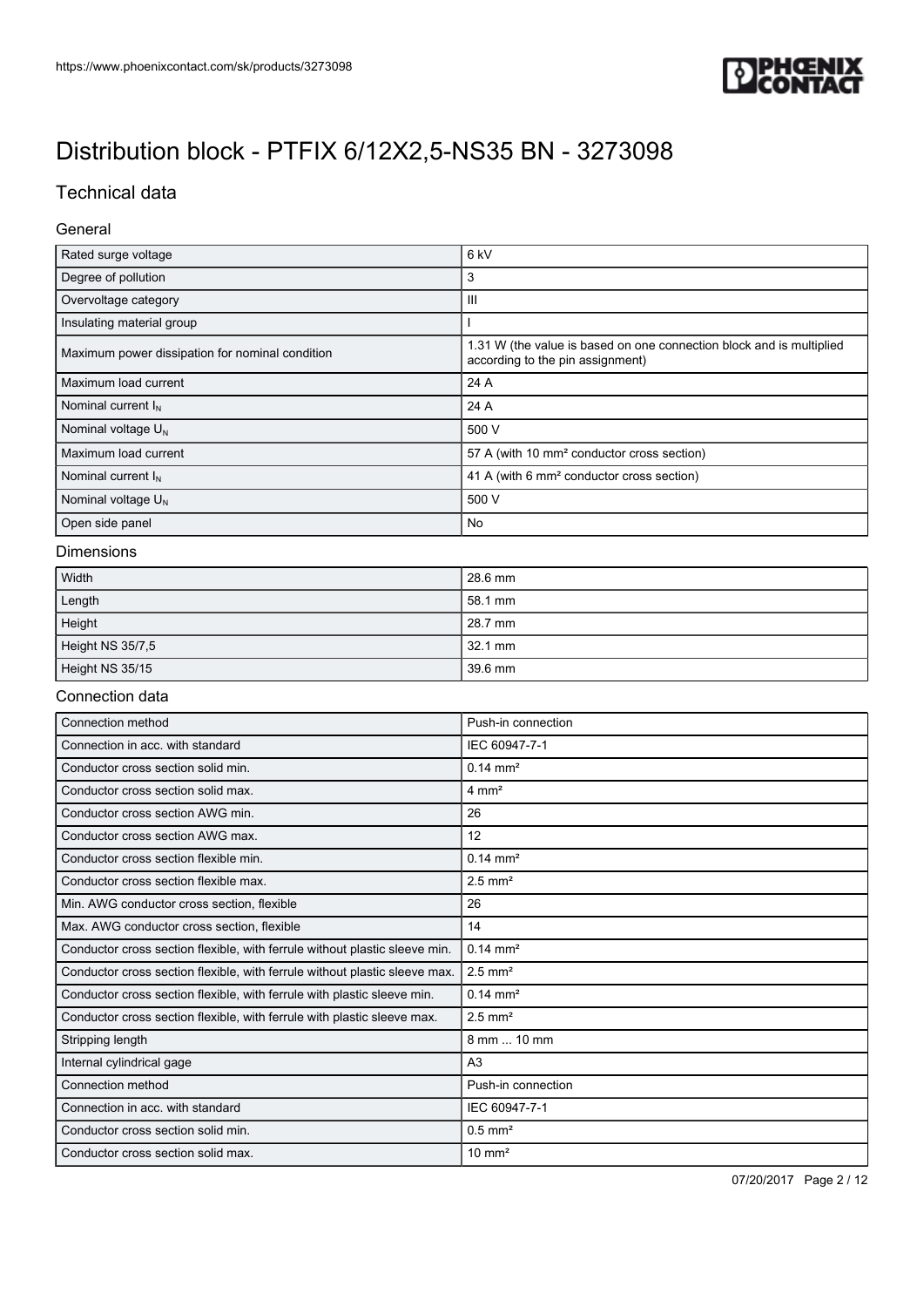

# Technical data

### Connection data

| Conductor cross section AWG min.                                                           | 20                    |
|--------------------------------------------------------------------------------------------|-----------------------|
| Conductor cross section AWG max.                                                           | 8                     |
| Conductor cross section flexible min.                                                      | $0.5$ mm <sup>2</sup> |
| Conductor cross section flexible max.                                                      | $6 \text{ mm}^2$      |
| Min. AWG conductor cross section, flexible                                                 | 20                    |
| Max. AWG conductor cross section, flexible                                                 | 10                    |
| Conductor cross section flexible, with ferrule without plastic sleeve min.                 | $0.5$ mm <sup>2</sup> |
| Conductor cross section flexible, with ferrule without plastic sleeve max.                 | $6 \text{ mm}^2$      |
| Conductor cross section flexible, with ferrule with plastic sleeve min.                    | $0.5$ mm <sup>2</sup> |
| Conductor cross section flexible, with ferrule with plastic sleeve max.                    | $6 \text{ mm}^2$      |
| 2 conductors with same cross section, stranded, TWIN ferrules with<br>plastic sleeve, min. | $0.5$ mm <sup>2</sup> |
| 2 conductors with same cross section, stranded, TWIN ferrules with<br>plastic sleeve, max. | $1.5$ mm <sup>2</sup> |
| Stripping length                                                                           | 10 mm  12 mm          |

#### Standards and Regulations

| Connection in acc. with standard       | LIEC 60947-7-1  |
|----------------------------------------|-----------------|
|                                        | I IEC 60947-7-1 |
| Flammability rating according to UL 94 | - VC            |

# Drawings

Circuit diagram



## **Classifications**

### eCl@ss

| eCl@ss 4.0 | 27141121 |
|------------|----------|
| eCl@ss 4.1 | 27141121 |
| eCl@ss 5.0 | 27141120 |
| eCl@ss 5.1 | 27141120 |
| eCl@ss 6.0 | 27141120 |
| eCl@ss 7.0 | 27141120 |
| eCl@ss 8.0 | 27141120 |
| eCl@ss 9.0 | 27141120 |

ETIM

| <b>ETIM 3.0</b> | EC000897 |
|-----------------|----------|
| <b>ETIM 4.0</b> | EC000897 |
| ETIM 5.0        | EC000897 |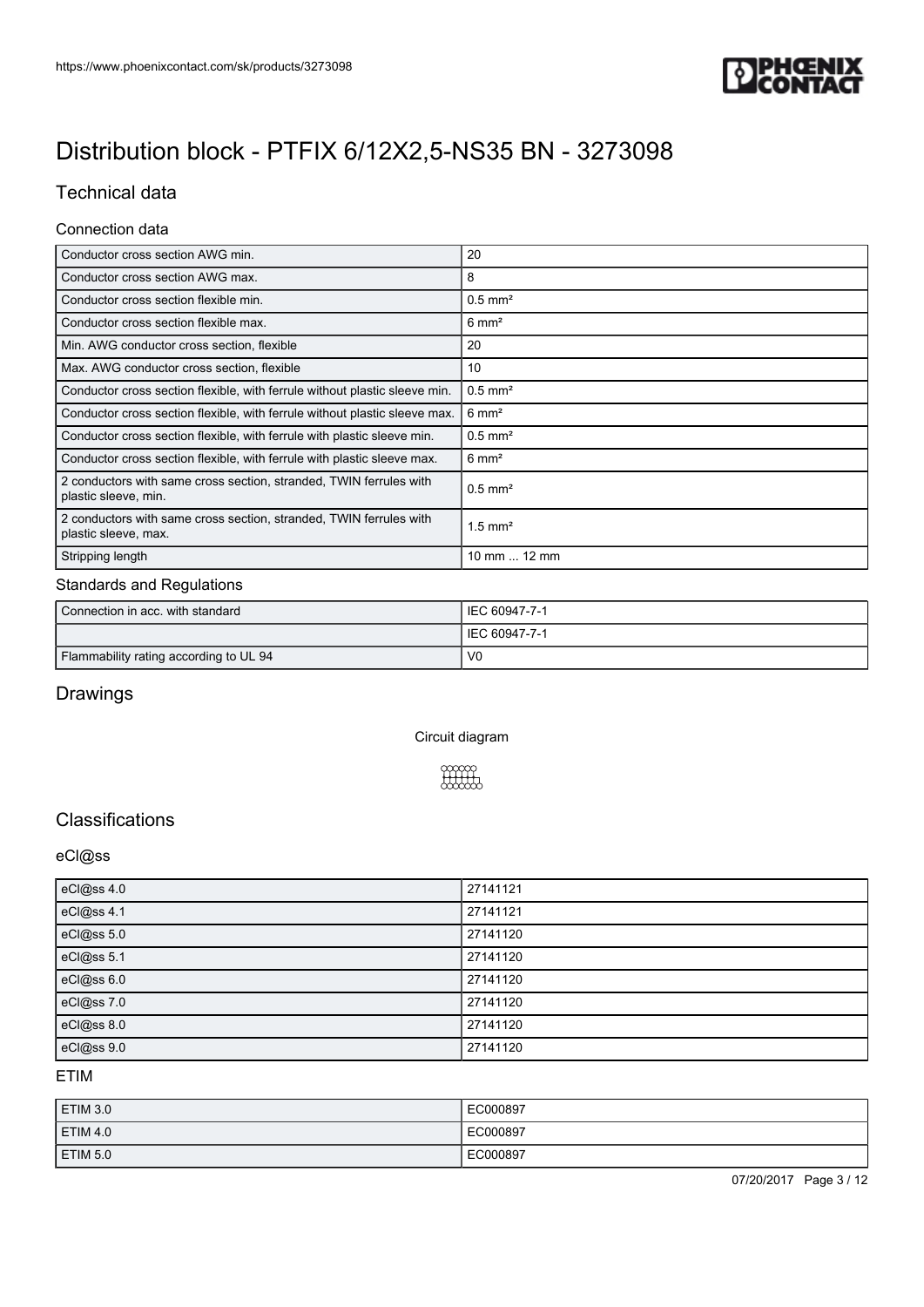

## **Classifications**

### ETIM

| TIM 6.0. | .<br>789 |
|----------|----------|
|          |          |

## UNSPSC

| <b>UNSPSC 6.01</b>   | 30211811 |
|----------------------|----------|
| <b>UNSPSC 7.0901</b> | 39121410 |
| UNSPSC 11            | 39121410 |
| <b>UNSPSC 12.01</b>  | 39121410 |
| UNSPSC 13.2          | 39121410 |

# Approvals

Approvals

#### Approvals

UL Recognized / cUL Recognized / cULus Recognized

#### Ex Approvals

### Approval details

| UL Recognized              | http://database.ul.com/cgi-bin/XYV/template/LISEXT/1FRAME/index.htm<br>74 | FILE E 60425 |          |
|----------------------------|---------------------------------------------------------------------------|--------------|----------|
|                            | в                                                                         | С            |          |
| mm <sup>2</sup> /AWG/kcmil | $20 - 8$                                                                  | $20 - 8$     | $20 - 8$ |
| Nominal current IN         | 50 A                                                                      | 50 A         | 5 A      |
| Nominal voltage UN         | 300 V                                                                     | 300 V        | 600 V    |

| cUL Recognized             | http://database.ul.com/cgi-bin/XYV/template/LISEXT/1FRAME/index.htm<br>GR. | FILE E 60425 |          |
|----------------------------|----------------------------------------------------------------------------|--------------|----------|
|                            | B                                                                          | ◡            |          |
| Im <sup>2</sup> /AWG/kcmil | $20 - 8$                                                                   | $20 - 8$     | $20 - 8$ |
| Nominal current IN         | 50 A                                                                       | 50 A         | 5 A      |
| Nominal voltage UN         | 300 V                                                                      | 300 V        | 600 V    |



cULus Recognized <http://database.ul.com/cgi-bin/XYV/template/LISEXT/1FRAME/index.htm>

07/20/2017 Page 4 / 12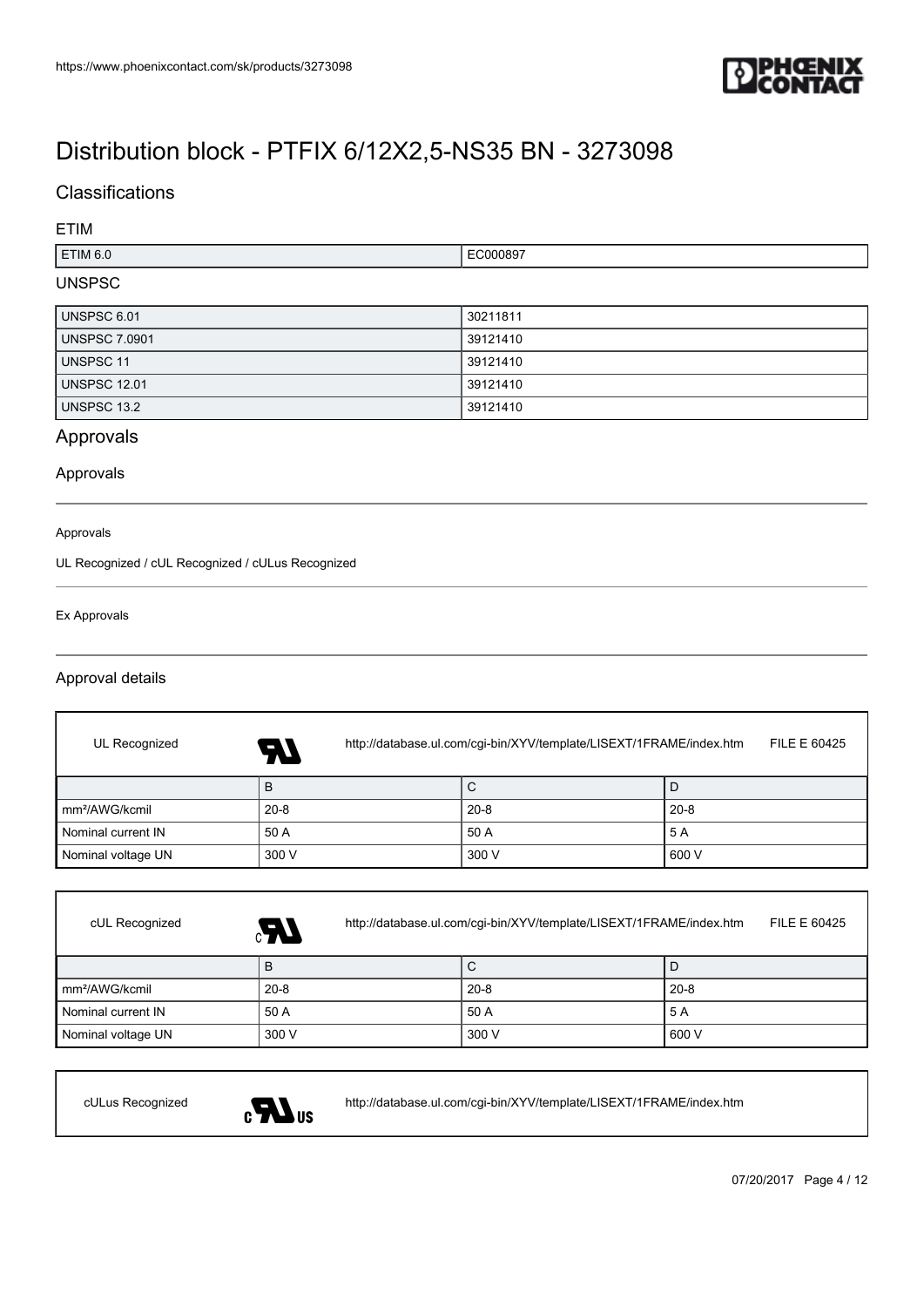

Accessories

Accessories

DIN rail

[DIN rail perforated - NS 35/ 7,5 PERF 2000MM - 0801733](https://www.phoenixcontact.com/sk/products/0801733)

DIN rail, material: steel galvanized and passivated with a thick layer, perforated, height 7.5 mm, width 35 mm, length: 2000 mm

[DIN rail, unperforated - NS 35/ 7,5 UNPERF 2000MM - 0801681](https://www.phoenixcontact.com/sk/products/0801681)

DIN rail, material: Steel, unperforated, height 7.5 mm, width 35 mm, length: 2 m

[DIN rail perforated - NS 35/ 7,5 WH PERF 2000MM - 1204119](https://www.phoenixcontact.com/sk/products/1204119)



DIN rail 35 mm (NS 35)

[DIN rail - NS 35/ 7,5 WH UNPERF 2000MM - 1204122](https://www.phoenixcontact.com/sk/products/1204122)



DIN rail 35 mm (NS 35)

[DIN rail, unperforated - NS 35/ 7,5 AL UNPERF 2000MM - 0801704](https://www.phoenixcontact.com/sk/products/0801704)

DIN rail, unperforated, Width: 35 mm, Height: 7.5 mm, Length: 2000 mm, Color: silver

[DIN rail perforated - NS 35/ 7,5 ZN PERF 2000MM - 1206421](https://www.phoenixcontact.com/sk/products/1206421)



DIN rail, material: Galvanized, perforated, height 7.5 mm, width 35 mm, length: 2 m

07/20/2017 Page 5 / 12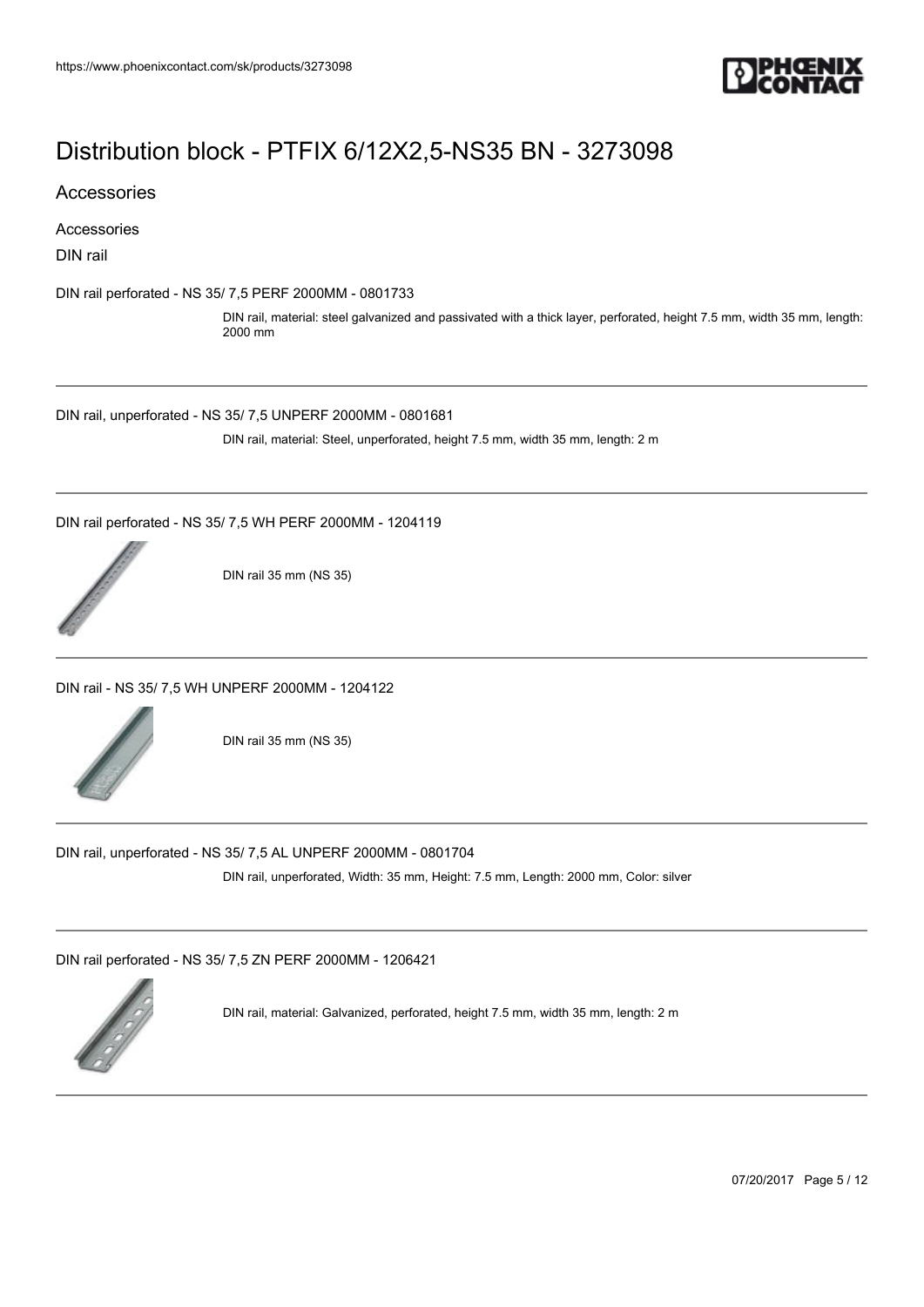

## Accessories

[DIN rail, unperforated - NS 35/ 7,5 ZN UNPERF 2000MM - 1206434](https://www.phoenixcontact.com/sk/products/1206434)



DIN rail, material: Galvanized, unperforated, height 7.5 mm, width 35 mm, length: 2 m

[DIN rail, unperforated - NS 35/ 7,5 CU UNPERF 2000MM - 0801762](https://www.phoenixcontact.com/sk/products/0801762)



DIN rail, material: Copper, unperforated, height 7.5 mm, width 35 mm, length: 2 m

[End cap - NS 35/ 7,5 CAP - 1206560](https://www.phoenixcontact.com/sk/products/1206560)



DIN rail end piece, for DIN rail NS 35/7.5

[DIN rail perforated - NS 35/15 PERF 2000MM - 1201730](https://www.phoenixcontact.com/sk/products/1201730)



DIN rail, material: steel galvanized and passivated with a thick layer, perforated, height 15 mm, width 35 mm, length: 2000 mm

[DIN rail, unperforated - NS 35/15 UNPERF 2000MM - 1201714](https://www.phoenixcontact.com/sk/products/1201714)



DIN rail, material: Steel, unperforated, height 15 mm, width 35 mm, length: 2 m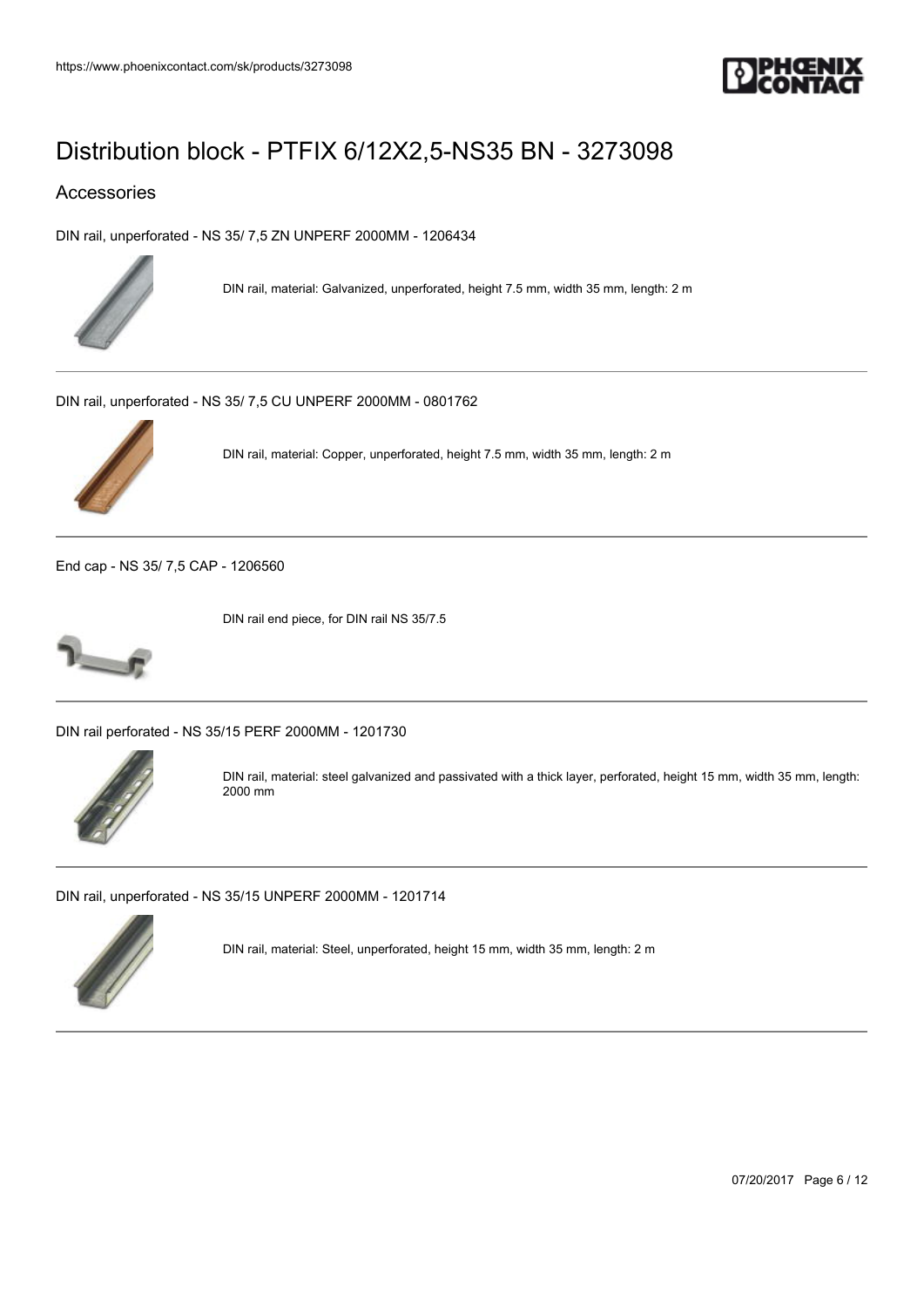

## Accessories

[DIN rail perforated - NS 35/15 WH PERF 2000MM - 0806602](https://www.phoenixcontact.com/sk/products/0806602)



DIN rail 35 mm (NS 35)

[DIN rail - NS 35/15 WH UNPERF 2000MM - 1204135](https://www.phoenixcontact.com/sk/products/1204135)



DIN rail 35 mm (NS 35)

[DIN rail, unperforated - NS 35/15 AL UNPERF 2000MM - 1201756](https://www.phoenixcontact.com/sk/products/1201756)



DIN rail, deep drawn, high profile, unperforated, 1.5 mm thick, material: aluminum, height 15 mm, width 35 mm, length 2000 mm

[DIN rail perforated - NS 35/15 ZN PERF 2000MM - 1206599](https://www.phoenixcontact.com/sk/products/1206599)



DIN rail, material: Galvanized, perforated, height 15 mm, width 35 mm, length: 2 m

[DIN rail, unperforated - NS 35/15 ZN UNPERF 2000MM - 1206586](https://www.phoenixcontact.com/sk/products/1206586)



DIN rail, material: Galvanized, unperforated, height 15 mm, width 35 mm, length: 2 m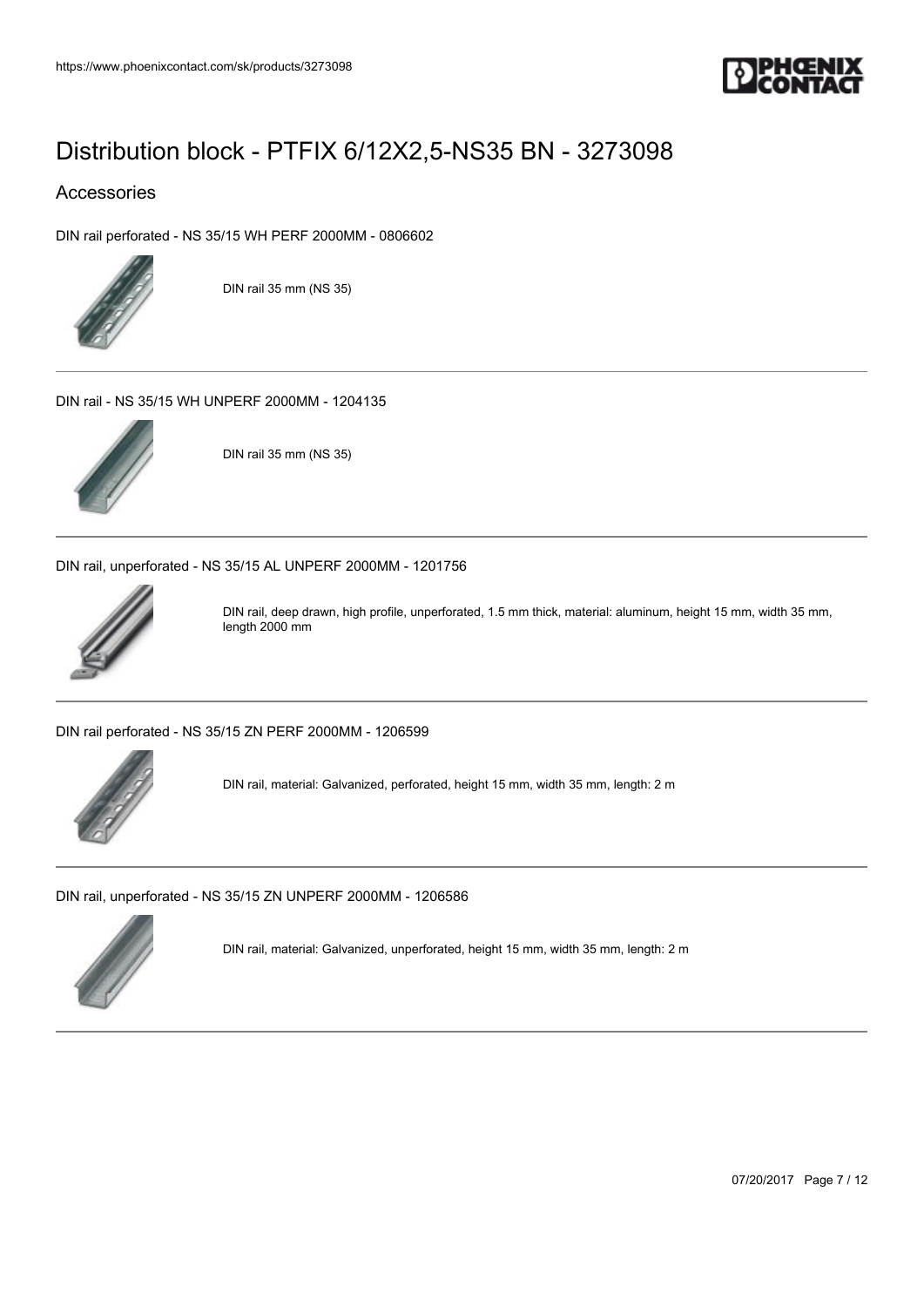

## Accessories

[DIN rail, unperforated - NS 35/15 CU UNPERF 2000MM - 1201895](https://www.phoenixcontact.com/sk/products/1201895)



DIN rail, material: Copper, unperforated, 1.5 mm thick, height 15 mm, width 35 mm, length: 2 m

[End cap - NS 35/15 CAP - 1206573](https://www.phoenixcontact.com/sk/products/1206573)



DIN rail end piece, for DIN rail NS 35/15

Insulating sleeve

[Insulating sleeve - MPS-IH WH - 0201663](https://www.phoenixcontact.com/sk/products/0201663)



Insulating sleeve, color: white

[Insulating sleeve - MPS-IH RD - 0201676](https://www.phoenixcontact.com/sk/products/0201676)



Insulating sleeve, color: red

[Insulating sleeve - MPS-IH BU - 0201689](https://www.phoenixcontact.com/sk/products/0201689)



Insulating sleeve, color: blue

07/20/2017 Page 8 / 12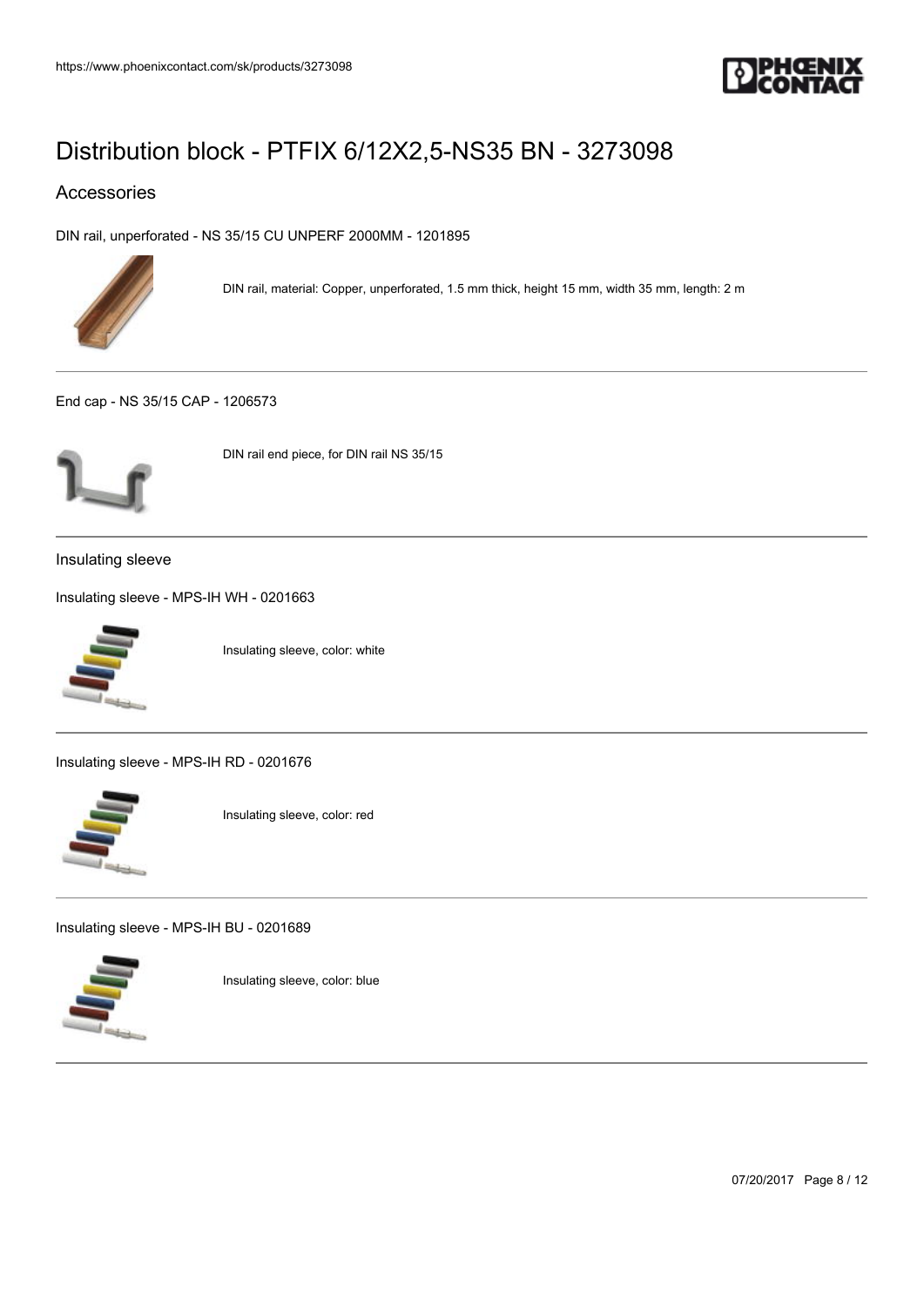

## Accessories

[Insulating sleeve - MPS-IH YE - 0201692](https://www.phoenixcontact.com/sk/products/0201692)



Insulating sleeve, color: yellow

[Insulating sleeve - MPS-IH GN - 0201702](https://www.phoenixcontact.com/sk/products/0201702)



Insulating sleeve, color: green

[Insulating sleeve - MPS-IH GY - 0201728](https://www.phoenixcontact.com/sk/products/0201728)



Insulating sleeve, color: gray

[Insulating sleeve - MPS-IH BK - 0201731](https://www.phoenixcontact.com/sk/products/0201731)



Insulating sleeve, color: black

### Jumper

[Plug-in bridge - FBS 2-5 - 3030161](https://www.phoenixcontact.com/sk/products/3030161)



Plug-in bridge, pitch: 5.2 mm, length: 22.7 mm, width: 9 mm, number of positions: 2, color: red

07/20/2017 Page 9 / 12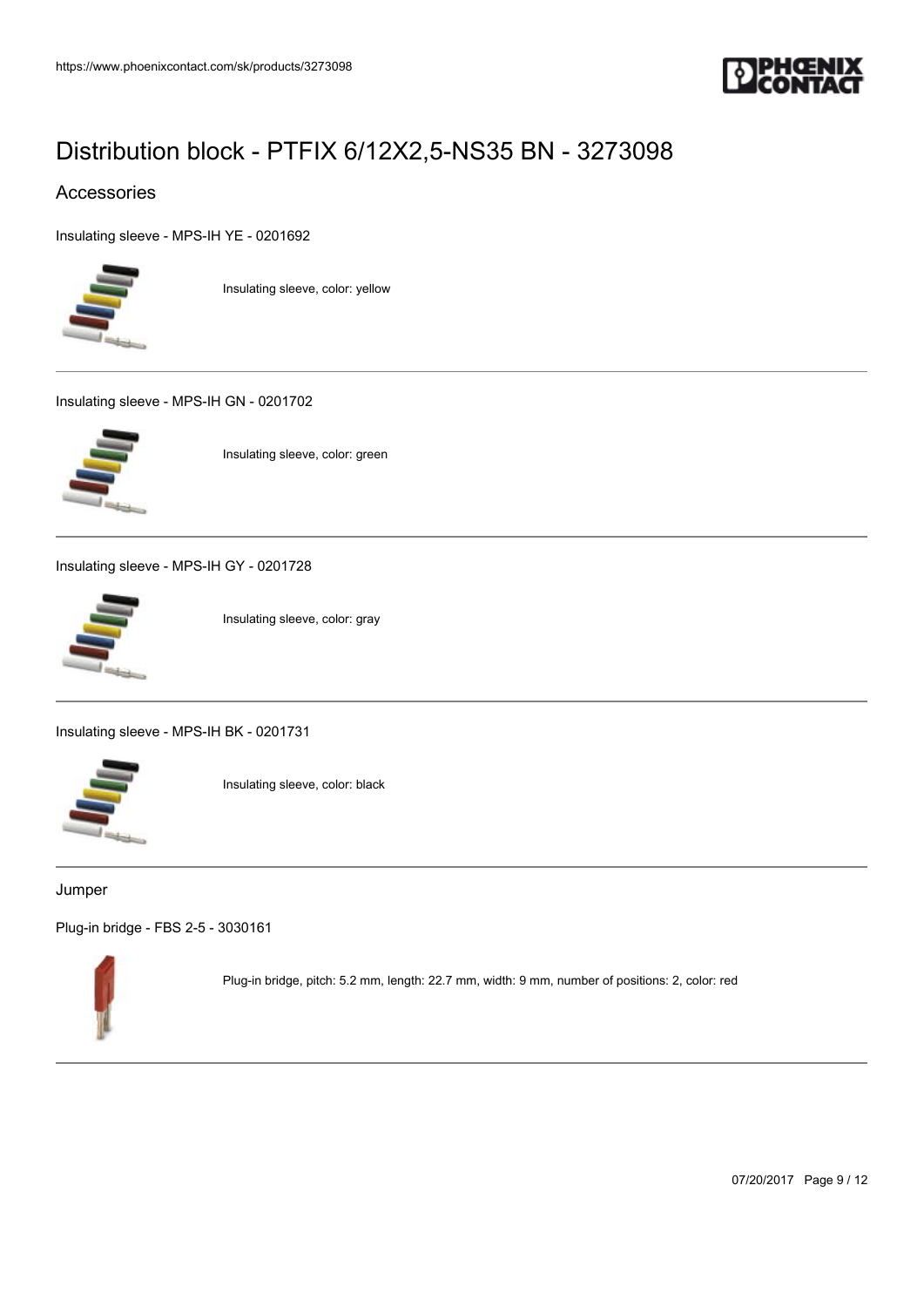

## Accessories

[Plug-in bridge - FBS 2-5 GN - 3032143](https://www.phoenixcontact.com/sk/products/3032143)



Plug-in bridge, pitch: 5.2 mm, number of positions: 2, color: green

[Plug-in bridge - FBS 2-5 BU - 3036877](https://www.phoenixcontact.com/sk/products/3036877)



Plug-in bridge, pitch: 5.2 mm, number of positions: 2, color: blue

[Plug-in bridge - FBS 2-5 GY - 3038969](https://www.phoenixcontact.com/sk/products/3038969)



Plug-in bridge, pitch: 5.2 mm, number of positions: 2, color: gray

## Labeled terminal marker

[Marker card - SK 5/3,8:FORTL.ZAHLEN - 0804183](https://www.phoenixcontact.com/sk/products/0804183)



Marker card, Card, white, labeled, Horizontal: Consecutive numbers 1 - 10, 11 - 20, etc. up to 91 - (99)100, Mounting type: adhesive, for terminal block width: 5 mm, Lettering field: 5 x 3.8 mm

[Marker card - SK 3,8 REEL P5 WH CUS - 0825124](https://www.phoenixcontact.com/sk/products/0825124)



Marker card, can be ordered: By card, white, labeled according to customer specifications, Mounting type: adhesive, for terminal block width: 5 mm, Lettering field: continuous x 3.8 mm

Marker carriers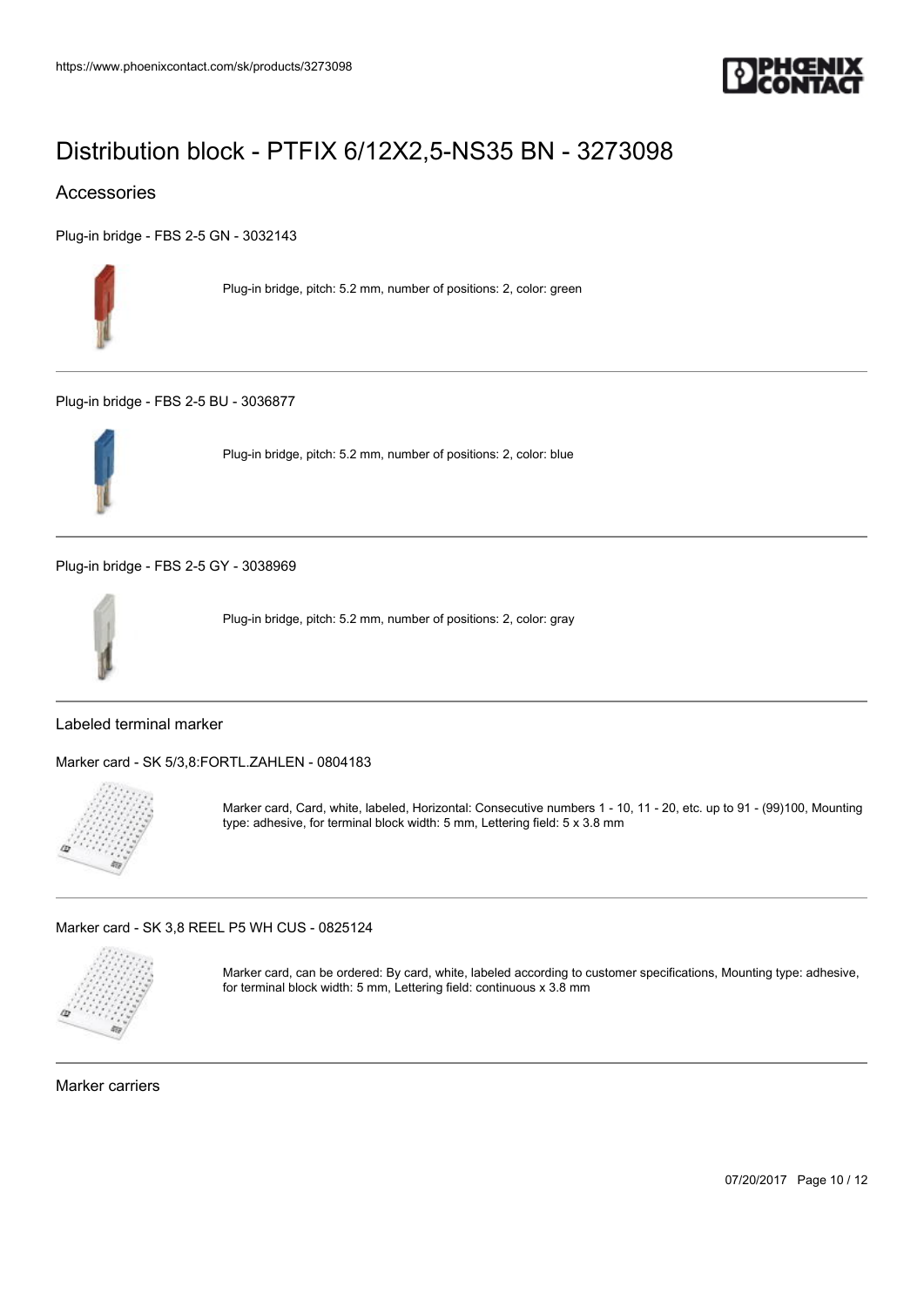

## Accessories

[Terminal strip marker carrier - KLM 2 - 0807575](https://www.phoenixcontact.com/sk/products/0807575)



Terminal strip marker carrier, gray, unlabeled, Mounting type: Plug in, Lettering field: 20 mm x 8 mm

[Terminal strip marker carrier - KLM 3-L - 0814788](https://www.phoenixcontact.com/sk/products/0814788)



Terminal strip marker carrier, height-adjustable, for end brackets CLIPFIX 15, CLIPFIX 35 and CLIPFIX 35-5, can be labeled with BMK...20 x 8 labels, or directly with the M-PEN or X-PEN

Screwdriver tools

[Screwdriver - SZF 1-0,6X3,5 - 1204517](https://www.phoenixcontact.com/sk/products/1204517)



Actuation tool, for ST terminal blocks, also suitable for use as a bladed screwdriver, size: 0.6 x 3.5 x 100 mm, 2component grip, with non-slip grip

Terminal marking

[Marking foil for zack marker strip - TML \(EX3,8\)R - 0801837](https://www.phoenixcontact.com/sk/products/0801837)



Marking foil for zack marker strip, Roll, white, unlabeled, can be labeled with: THERMOMARK ROLL, THERMOMARK ROLL X1, THERMOMARK ROLLMASTER 300/600, THERMOMARK X1.2, THERMOMARK S1.1, Mounting type: adhesive, for terminal block width: 30000 mm, Lettering field: 30,000 x 3.8 mm

[Marking foil for zack marker strip - TML \(104X3,8\)R - 0801833](https://www.phoenixcontact.com/sk/products/0801833)



Marking foil for zack marker strip, Roll, white, unlabeled, can be labeled with: THERMOMARK ROLL, THERMOMARK ROLL X1, THERMOMARK ROLLMASTER 300/600, THERMOMARK X1.2, THERMOMARK S1.1, Mounting type: adhesive, for terminal block width: 104 mm, Lettering field: 104 x 3.8 mm

Test plug terminal block